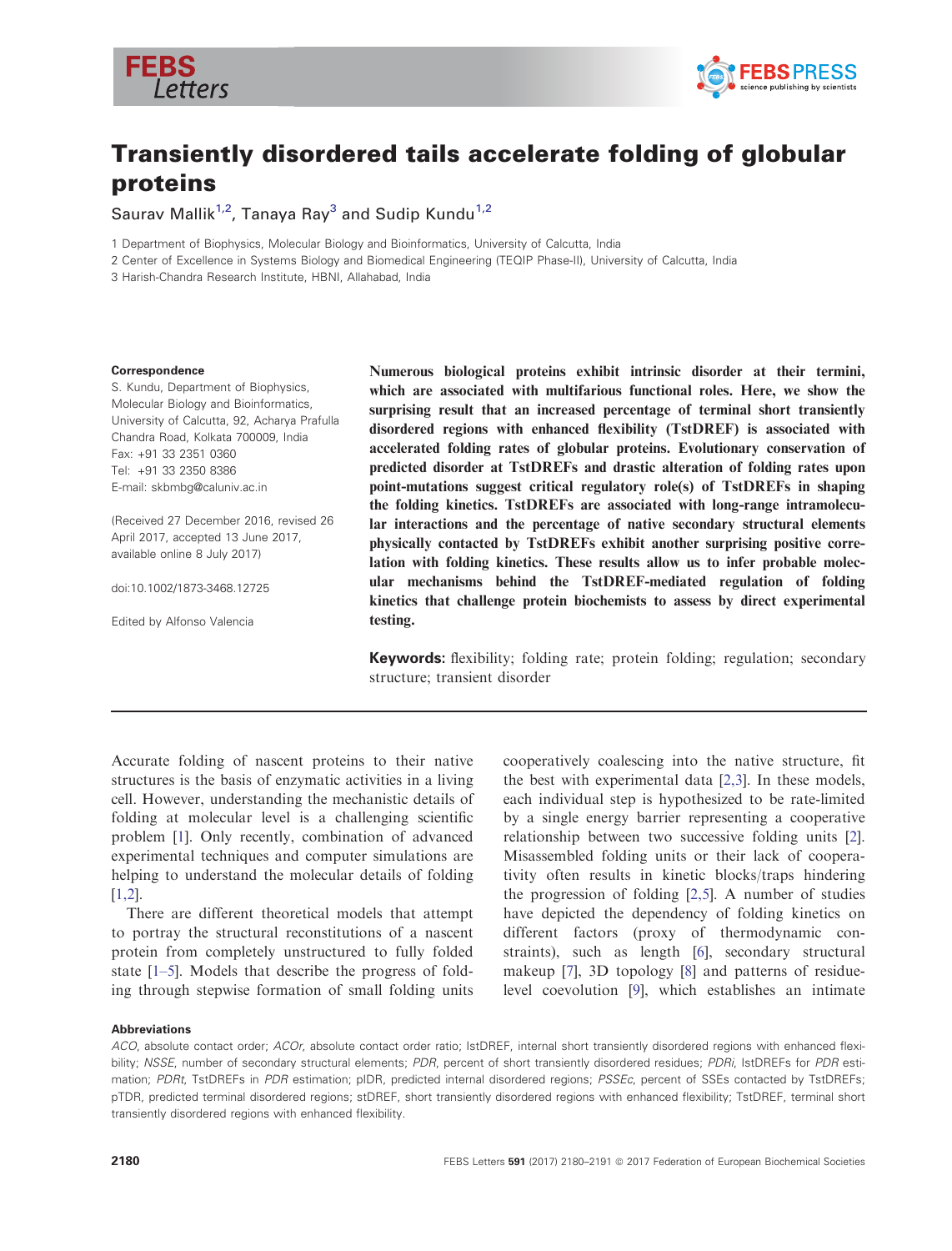relationship between thermodynamic and kinetic aspects of folding.

A growing number of evidences are recently coming forward exploring the surprising fact that cooperative folding of multidomain globular proteins is regulated by segments that are inherently disordered in nature [\[4,10](#page-10-0)–13]. The 'disorder' of these segments is often conditional or transient in nature: they remain unstructured in isolation, but during folding the whole segment or a part of it experiences disorder-to-order transition [\[10](#page-10-0)–[14\]](#page-10-0). This dormant disorder reawakens during the unfolding events, promoting the stepwise disassembly of folding units [\[13,14\]](#page-10-0). For multidomain globular proteins there are some indications that disorder promotes rapid, marginally cooperative folding of individual domains [[4](#page-10-0)]. Intrinsically disordered, transiently disordered, and highly flexible regions of biological proteins participate in concerted structural rearrangements associated with protein folding, assembly, and unfolding, thus regulating the entire cascade of protein turnover [[10](#page-10-0)–[12,15,16\]](#page-10-0). These results suggest that segments with enhanced flexibility and/or disorder-like composition may have some unappreciated relationship with both folding and unfolding kinetics. Indirect evidences such as shorter half-lives of highly flexible proteins rich in disorder-like segments also support this possibility, as half-life itself is directly related to the stability acquired in the folding process [\[15,16\]](#page-10-0).

Here, based on a computational study on a set of globular proteins with experimentally determined folding kinetics and high-resolution crystal structures, we depict a direct relationship between folding rates and the extent of short transiently disordered segments (with enhanced flexibility) included in the sequencespace that expands the realm of this question amenable to direct experimental testing. Increased short disorder-like segments with elevated flexibility at the two termini compared to the remaining sequence is a common trait for a wide spectrum of biological proteins [[17](#page-10-0)]. Here, we find that the percent of short transiently disordered regions with enhanced flexibility (stDREF) at protein termini has a surprising positive correlation with protein folding rates. Evolutionary conservation of stDREFs at protein termini and drastic alterations of folding kinetics upon point-mutations at these sites further suggests some unappreciated regulatory role of these segments in shaping the folding kinetics. The stDREFs exhibit very long-range intramolecular interactions and the percent of native secondary structural elements in contact with terminal stDREFs also positively correlate with folding rates. These results allow us to infer probable molecular

mechanisms behind stDREF-mediated regulation of folding kinetics.

## Materials and methods

#### Protein folding rate, sequence, and 3D structure dataset

We begin with a recently published dataset of 108 globular proteins [\[18](#page-10-0)] with experimentally determined folding (log  $k_f$ ) and unfolding rates (log  $k_{\rm u}$ ). Excluding three synthetic proteins, we collect 3D structures of the remaining 105 proteins (Dataset-1) from Protein Data Bank [\[19\]](#page-10-0) that includes 71 two-state and 34 multi-state proteins. In case of multistate folding since there are multiple transition phases, kinetic data of the slowest phase is used as the protein has to pass through it anyway [[7](#page-10-0)]. Our dataset includes proteins from different structural classes and different phylogenetic kingdoms. We extract a nonredundant subset of these proteins (Dataset-2) under 30% sequence identity cut-off. If there are  $\geq 2$  proteins having  $\geq 30\%$  identity, only one (that with higher resolution crystal structure and/or experimental point-mutation data) is included in Dataset-2, which comprises 82 proteins. However, in Dataset-1, proteins with  $\geq 30\%$  identity are often associated with very different (un)folding rates (e.g., mesophilic and thermophilic cold shock proteins, having 52% sequence identity, exhibit 0.61 and  $-1.74$  log  $k<sub>u</sub>$  values respectively). So, here we analyze both Dataset-1 and Dataset-2.

#### Inferring disordered protein segments

Disordered sequences generally exhibit a wide-spectrum of attributes in structure-space (from completely unstructured to ordered and featuring SSEs), for which there is no clear conceptual and operational definition of structural disorder [\[20](#page-10-0)]. Hence, to investigate the relationship between folding kinetics and disorder present in the sequence-space, we infer the disorder status of every residue of the globular proteins from their sequence data using multiple disorder prediction methods: VSL2B [[21](#page-10-0)], PONDR-FIT [[22](#page-10-0)], and IUPred short [\[23](#page-10-0)]. VSL2B is a combination of neural network predictors trained on experimentally identified disordered sequences, IUPred evaluates the energy resulting from inter-residue interactions, assuming disorder is associated with insufficient residue-residue contacts and PONDR-Fit combines different predictors to seek a consensus of the scores.

#### Elastic Network Model analysis

We exploit the Elastic Network Models implemented in ElNemo package [[24\]](#page-11-0) to infer structural flexibility in terms of predicted B-factors based on 100 normal modes. We apply this method to examine whether the predicted disordered segments have high conformational flexibility.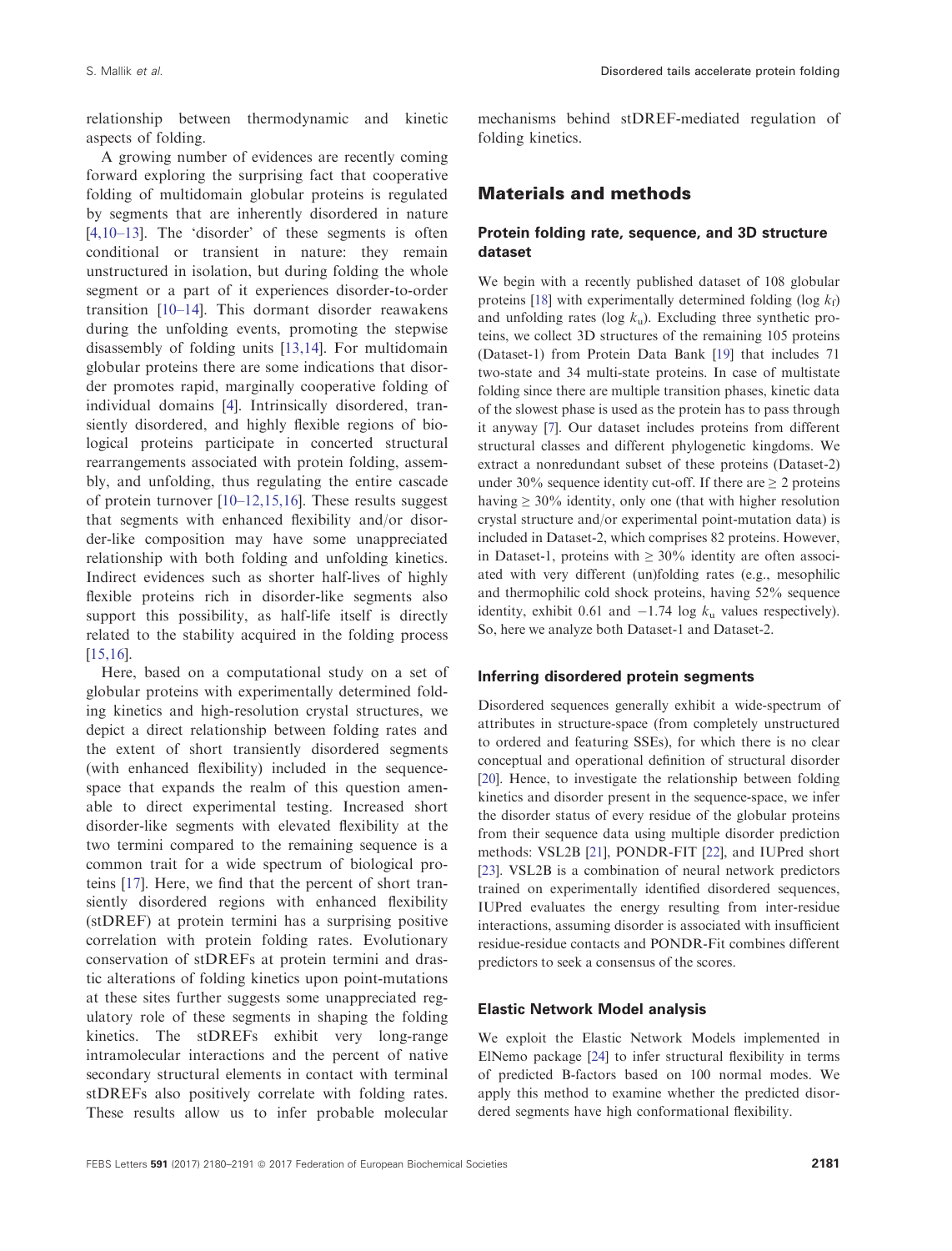#### CH-distance estimation

A critical balance of hydropathy and charge content in the sequence-space is required to drive protein self-folding process. This sequence-structure relationship is represented as a diagram-of-states, where positive and negative charge content and the net hydropathy of protein sequences are plotted in a 3D space [[25,26\]](#page-11-0). CH-distance is estimated as the vertical distance from the location of the protein to the boundary separating folded and disordered phases. CHdistance > 0 reflects the proportion of hydrophobic and charged amino acids is inadequate for folding.

#### Residue-residue contacts and absolute contact order (ACO)

The *ACO* of a protein structure is defined as the average amino acid separation of 3D contacts [\[27](#page-11-0)]:

$$
ACO = \frac{1}{n_c} \sum_{i > j} \Delta(i, j) |s_i - s_j|
$$

where  $n_c$  is the total number of residue-residue contacts,  $s_i$  and  $s_j$  are the sequence positions of residues i and j, and  $\Delta(i, j)$  is the selection criteria that includes i and j into analysis only if they are in contact and if  $|i - j| > 4$ . This  $|i - j| \ge 4$  criterion ensures that contacts included in ACO estimation reflect 3D topology of the proteins, rather than secondary structures. If any two atoms from two different amino acids  $(i$  and  $j)$  are within a cut-off distance of 5 A (distance cutoff for van der Waals con tact), they are considered as connected [[28](#page-11-0)].

#### Residue contact network

The residue pairs (nodes) in noncovalent contact (edges) with each other are represented as undirected, unweighted residue contact networks. If there are *n* number of nodes in the network and  $E$  number of edges, network density is defined as  $2E/n(n - 1)$ . A connected component is defined as a subgraph, in which any two vertices are connected to each other by paths, and which is connected to no additional vertices in the whole network.

#### Accessible surface area of amino acids

The accessible surface areas of amino acids are estimated by SURFACE RACER [[29\]](#page-11-0) for 1.4 A probe radius.

## Results

#### Globular protein termini exhibit transiently disordered segments with enhanced flexibility

It is generally known that intrinsic disorder is nonhomogeneously distributed within the protein sequences,

with residues located in the protein termini generally being more disordered than residues in the middle [[17](#page-10-0)]. Consistent with this observation, short predicted disordered regions are identified in at least one terminal of all 105 proteins and in both termini of 93 proteins by all three predictors. In addition, there are 30 proteins having predicted internal disordered segments. Based on the distribution of predicted terminal (pTDR) and internal disordered regions (pIDR), both Dataset-1 and Dataset-2 proteins can be classified into six groups (Fig. [1](#page-3-0)A). A distribution plot of the lengths of N- and C-terminal pTDRs is presented in Fig. [1B](#page-3-0). However, pTDRs and pIDRs appear in the crystallographic maps of 104 out of 105 proteins in our dataset. This suggests these short sequences may either be just flexible regions (such as high-B-factor ordered) or they may refer to conditionally or transiently disordered segments [\[13,14,30\]](#page-10-0).

To understand the physical nature of pTDRs and pIDRs we first compare the sequence composition of these segments with that of experimentally identified datasets of short disordered regions and high-B-factor ordered regions collected by Dunker and coworkers [\[30\]](#page-11-0). We estimate the compositional bias of amino acid residues in our pTDR and pIDRs (Appendix S1) and obtain that this bias has a remarkable 0.61 Spearman correlation with that of the short-disordered regions, compared to only 0.12 correlation with that of the high-B-factor ordered regions. This clearly suggests that pTRDs exhibit a strong compositional similarity with experimentally identified short disordered regions.

We exploit the elastic network models implemented in ElNemo package [[24](#page-11-0)] to examine whether both the pTDRs and pIDRs are associated with enhanced flexibility. The predicted B-factors (based on 100 normal modes) of pTDRs and pIDRs are compared with that of the whole protein by two-sample  $t$ -tests at 95% significance level under the null hypothesis of equal mean. Signatures of enhanced flexibility are found at (a) pTDRs of 88 out of 93 proteins with both termini disordered, (b) pTDRs of 12 out of 12 proteins with only one terminal disordered and (c) pIDRs of 30 of 30 proteins having internal disordered regions (Appendix S1). In summary, we obtain signatures of enhanced flexibility in pTDRs of 99 of 105 proteins and in pIDRs of 30 of 30 proteins.

Hence, for a set of globular proteins with known folding rates, we obtain some predicted short disordered regions (at protein termini and in some cases in the middle) that (a) exhibit a strong compositional similarity with experimentally identified short disordered regions, collected by Dunker and co-workers [\[30\]](#page-11-0) and (b) are associated with enhanced structural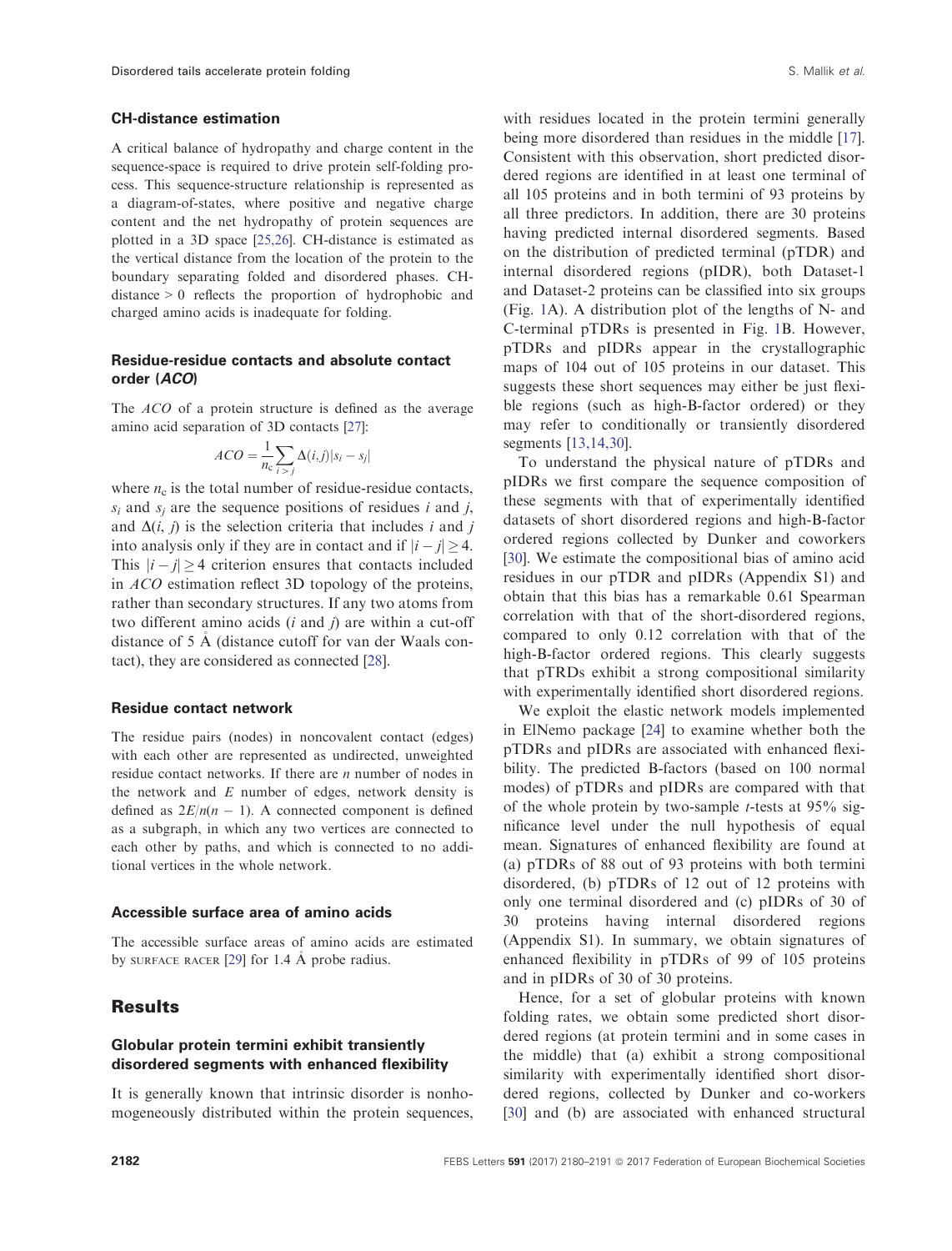<span id="page-3-0"></span>

Fig. 1. (A) Protein classification according to the distribution of predicted disordered segments in the sequence. One example of each class is mentioned. (B) Length distribution of N- and C-terminal predicted disordered tails for the 105 proteins in Dataset-1. (C) Boxplot of the length distribution of N- and C-terminal disordered tails for 1000 randomized sequences. Black dots represent the average length of terminal disordered segments obtained for Dataset-1. One sample Wilcoxon signed rank tests are performed to test whether these values significantly differ from the randomized distribution and respective P-values are mentioned above. (D) The linear fitting of PDR against folding and (E) unfolding rates for Dataset-1; red lines represent the linear fitting, blue lines represent the 95% prediction band. (F–I) The linear fitting of unfolding rate and PDR for Dataset-1: in panel-(F) we neglect TstDREF in PDR estimation; IstDREF is neglected in panel-G; only N- and C-terminal TstDREFs are used for PDR estimation in panel-(H) and (I) respectively.

flexibility evident from elastic network model analysis. Based on these observations, pTDRs and pIDRs are termed as 'terminal short transiently disordered regions with enhanced flexibility' (TstDREF) and 'internal short transiently disordered regions with enhanced flexibility' (IstDREF), respectively, throughout this work.

#### Folding rates of globular proteins positively correlate with the percent of stDREF residues

In general, presence of longer disordered segments in proteins is known to associate with their lesser globularity, higher structural flexibility, and shorter half-lives [\[15,26,30\]](#page-10-0). But surprisingly, the percent of short transiently disordered residues with enhanced flexibility (PDR) exhibit strong positive correlations with both folding (log  $k_f$ ) and unfolding rates (log  $k_u$ ) (Fig. 1D,E).

For example, using IUPred, we find  $r_{PDR, log k_f}^{D1} = 0.70$  $(P < 10^{-16})$  and  $r_{PDR, \log k_u}^{\text{D1}} = 0.76$   $(P < 10^{-21})$  correlations for Dataset-1 and  $r_{PDR,logk_f}^{D2} = 0.67$  ( $P < 10^{-12}$ ) and  $r_{PDR, \log k_{\rm u}}^{\rm D2} = 0.75$  ( $P < 10^{-16}$ ) correlations for Dataset-2. This suggests stDREF tendency in the sequencespace acts as one of the major regulators of (un)folding rate. Correlations obtained for different prediction methods are provided in Appendix S1. These correlations are much stronger for two-state proteins (e.g.,  $r_{PDR_i, \log k_{\rm u}}^{\rm two-state} = 0.84$ ) than that for multi-state proteins  $(r_{PDR, \log k_{u}}^{\text{multi-state}} = 0.54)$ .

Next, we test whether this correlation is random or it has some functional relevance. In an iterative process of 1000 steps amino acids are randomly reshuffled for individual protein sequences and at each step disorder inference is made. After 1000 cycles of randomization, we obtain statistically insignificant correlations between (un)folding rates and the randomized average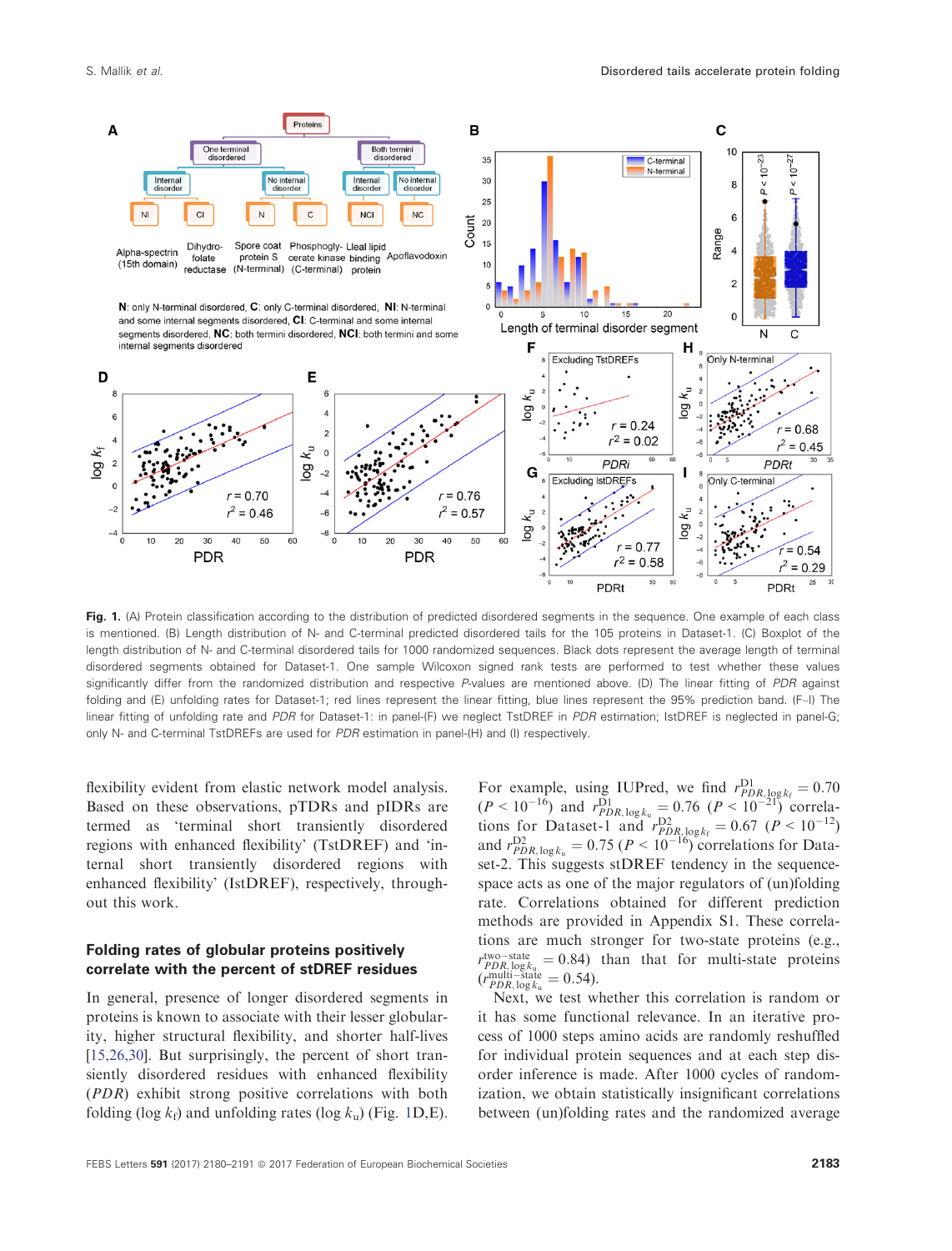PDR  $(r_{D1} = 0.07, r_{D2} = 0.06$  for log  $k_f$ ;  $r_{D1} = 0.11$ ,  $r_{D2}$  = 0.09 for log  $k_{\rm u}$ ), clearly suggesting that original positive correlations are not random. Further, predicted TstDREF lengths for randomized sequences are significantly smaller (one sample Wilcoxon signed rank test  $P_{D1}$  <  $10^{-22}$ ,  $P_{D2}$  <  $10^{-15}$ ) than that obtained for actual sequences (Fig. [1](#page-3-0)C). This supports Uversky's hypothesis that this elevated tendency of TstDREFs is more likely an outcome of evolutionary selection [\[17\]](#page-10-0).

The stDREF tendency in the sequence-space explains the differential (un)folding rates of proteins with high degree of sequence identities as well. Here, we find 15 protein pairs with  $\geq 30\%$  identity, among which 11 pairs further exhibit nearly similar lengths and contact orders. For 9 of 11 pairs we find that the protein with higher PDR (un)folds faster (Appendix S1).

For any disorder prediction method, PDR has a slightly stronger correlation with  $\log k_{\rm u}$  than that with log  $k_f$  (Fig. [1D](#page-3-0),E), similar to what was obtained for ACO [\[18\]](#page-10-0), which is a measure of long range contacts within a protein structure. This stronger correlation meets the plausible expectation that more flexible proteins would unfold faster. This accelerated unfolding by stDREFs can lead to rapid proteolytic degradation and shorter half-lives [[15](#page-10-0)] and thus may be the key to regulating protein turnover in biological cells. But surprisingly, the partial correlation between PDR and log  $k_f$ , controlling for the effect of log  $k_u$  ( $r(P)_{PDR,log k_f}^{D1}$ ) 0.27), is also statistically significant with  $P < 0.01$ . This suggests the effect of stDREFs on folding rate is irrespective of its impact on the unfolding rate.

### TstDREFs are more important for (un)folding than IstDREFs

We investigate the contribution of TstDREFs and Ist-DREFs in regulating folding kinetics by excluding one type of segment from PDR estimation at a time and examining how the correlation with (un)folding rate changes. First, we exclude N- and C-terminal TstDREFs and only consider IstDREFs for PDR estimation (PDRi), which results statistically insignificant correlations  $(r_{PDRi, log k_{\text{u}}|D1}^{\text{internal}} = 0.35, r_{PDRi, log k_{\text{u}}|D2}^{\text{internal}} = 0.29)$ with  $\log k_{\rm u}$  (Fig. [1](#page-3-0)F). However, including only TstDREFs in PDR estimation (PDRt) we obtain strong correlations with  $\log k_{\rm u}$  ( $r_{PDRt, \log k_{\rm u}}^{\rm D1} = 0.75$ ,  $r_{PDRt, \log k_{\rm u}}^{\rm D2} =$ 0:64) (Fig. [1G](#page-3-0)). This result suggests that stDREF-tendency at protein termini probably plays some critical role in accelerating globular protein folding irrespective of their lengths, 3D architecture and folding kinetics. To investigate whether the two termini have differential impacts, we separately include only N- and only C-

terminal TstDREFs in PDRt estimation respectively. The former gives a stronger correlation  $(r_{PDRt(N),log k_u}^{D1}) = 0.69 \times 10^{-14}$ 0.68,  $r_{PDRt(N),log_{\kappa_n}^{1/2}}^{D2} = 0.67$  with log  $k_u$  than the latter  $(r_{\text{PDR}t(C),\log k_{\rm u}}^{\text{D1}} = 0.54, r_{\text{PDR}t(C),\log k_{\rm u}}^{\text{D2}} = 0.55)$  (significant with  $P < 10^{-4}$ ), suggesting N-terminal TstDREFs may have a stronger impact in regulating the (un)folding kinetics (Fig. [1H](#page-3-0),I). This trend holds for both two-state  $(r_{PDRt(N),log k_{\mu}}^{\text{two-state}} = 0.62, r_{PDRt(N),log k_{\mu}}^{\text{two-state}} = 0.47)$  and multistate proteins  $(r_{PDRt(N), log k_u}^{\text{multi-state}} = 0.56, r_{PDRt(C), log k_u}^{\text{multi-state}})$ 0:38), while stronger correlations are found in the former case.

#### Point-mutations at TstDREFs have comparatively more drastic effects on the folding kinetics

Experimental analysis of the effects of point-mutations on folding kinetics is a powerful tool to reveal the importance of different sites in folding process [[31,32](#page-11-0)]. Using our previously used dataset of 617 point-mutations for two-state proteins [[33](#page-11-0)], we compare the percent of folding rate changes upon point-mutations at TstDREFs and globular order regions (Fig. [2](#page-5-0)A). Mutations at the former generally have stronger impacts on the folding rate than that of the latter  $(P_{\rm D1} < 10^{-12}, P_{\rm D2} < 10^{-9}).$ 

We ask whether this result is a consequence of differential solvent exposure and average number of amino acid connectivity of TstDREFs and globular region residues. Estimating the solvent accessible surface area of individual amino acids and the number of residue-residue contacts we find that distributions of these two parameters do not differ significantly between TstDREFs and globular regions (Fig. [2](#page-5-0)B,C). Hence, drastic alterations of folding kinetics upon point-mutations at TstDREFs likely reflect some critical functional role(s) in the (un)folding process.

## TstDREFs are evolutionarily more conserved than IstDREFs

If the TstDREFs have a significant impact on regulating protein folding kinetics, one can expect comparatively higher evolutionary conservation of predicted disorder tendency (not necessarily sequence) at protein termini, compared to that at internal segments. We investigate this by comparing the evolutionary conservation of predicted disorder tendency at TstDREF and IstDREF segments. We estimate the percent score of predicted disorder conservation (if a residue site is predicted as disordered in 50 out of 100 sequences in the alignment, we say that predicted disorder is 50% conserved) for all TstDREF and IstDREF residues. The average percent score of predicted disorder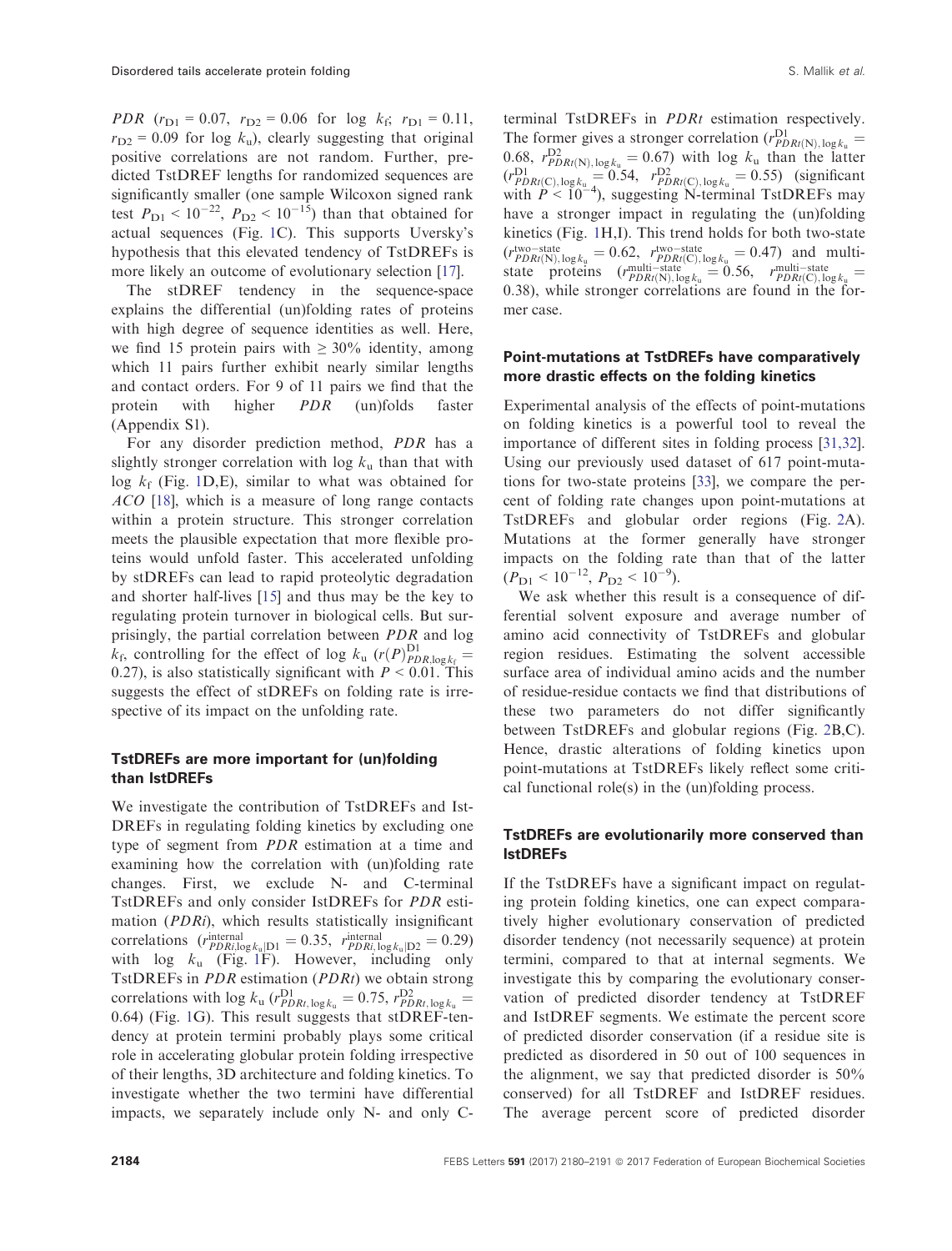<span id="page-5-0"></span>

Fig. 2. (A) Distribution plots of the percent of folding rate changes upon point-mutations at residues located at TstDREFs and globular order regions. (B) Distribution of number of residue-residue contacts and (C) solvent accessible surface area for the two regions are shown as boxplots; permutation Mann–Whitney U-tests depict these datasets do not differ significantly. (D) Evolutionary variation in predicted disorder at different regions of ribonuclease H1 from Chlorobium tepidum among different organisms of Chlorobiaceae family.

conservation for TstDREFs is 87%, while that for Ist-DREFs is  $43\%$ . This difference is statistically significant with  $P < 10^{-88}$ , suggesting TstDREFs are more evolutionarily conserved than IstDREFs in terms of their predicted disorder tendency. An example for ribonuclease H1 from Chlorobium tepidum is demonstrated in Fig. 2D, where we have plotted the IUPredpredicted disorder scores along the sequence for seven different organisms of Chlorobiaceae family.

#### TstDREFs are associated with very long-range interactions

The physical basis of protein folding is the fact that folding is rate-limited by a free-energy-uphill diffusive configurational search for a transition state that can allow protein chains to go forward in a free-energydownhill manner [\[1,2](#page-10-0)]. It is hypothesized that a major fraction of native residue–residue contacts are also present in the intermediate stages of folding and they are energetically favorable by design, which drives the folding toward the native-like transition state [[34,35](#page-11-0)]. This hypothesis explains why proteins featuring an elevated fraction of native short range contacts fold faster [\[36,37\]](#page-11-0). Motivated by these findings, we investigate the extent of short/long range contacts associated with TstDREFs, IstDREFs, and globular order regions.

For a protein of length  $L$ , for any two residue sites  $i$ and j, we estimate  $(i - j)/L$  for each individual residue-residue contact (if  $(i - j)/L \rightarrow 0$ , it's a short-range contact, if  $(i - j)/L \rightarrow 1$ , it's a long-range contact). Distribution plots of this parameter for Dataset-1 for globular order (Fig. [3A](#page-6-0)), IstDREFs (Fig. [3B](#page-6-0)) and TstDREFs (Fig. [3](#page-6-0)C) depict their fundamental differences. The proportion of residue-residue contacts associated with globular order and IstDREFs gradually falls as contacts are more and more long-range, while residue-residue contacts associated with TstDREFs exhibit nearly a homogeneous distribution over the range  $0 \leq (i - j)/L \leq 1$ , with two small but distinctive peaks at 0.05 and 0.86. The second peak refers to the fact that in native structure nearly all two-state and some multistate proteins have their TstDREFs in contact [[38](#page-11-0)]. Permutation Mann–Whitney U-tests confirm that higher long-range contacts of TstDREFs compared to the other regions is statistically significant with  $P_{D1}$  < 10<sup>-210</sup> and  $P_{D2}$  < 10<sup>-164</sup> (Fig. [3](#page-6-0)D). We present the contact maps of two representative proteins in Fig. [3](#page-6-0)E and F.

If different segments of a folded protein chain contact each other randomly, the terminal segments would always exhibit higher long-range contacts compared to the remaining regions. A statistical test is performed to investigate whether the 'long-rangeness' of TstDREFs significantly differs from such randomized contacts. In a 1000-step iterative procedure we randomize the protein contact networks (amino acids as nodes, their contacts as edges) derived in our work while conserving the original network density and the number of connected components. In each iteration, we estimate the  $|(i-j)/L|$  value for TstDREFs (Materials and methods). This analysis reveals that long-range contacts of TstDREFs obtained for biological proteins are significantly higher ( $P_{\rm D1}$  < 10<sup>-157</sup>,  $P_{D2}$  < 10<sup>-131</sup>) than that estimated in this randomization approach (Fig. [3](#page-6-0)G).

Involvement of TstDREFs in long-range contacts suggests that these structural constraints may be the molecular basis of TstDREF-mediated regulation of folding kinetics. If this hypothesis were true, one can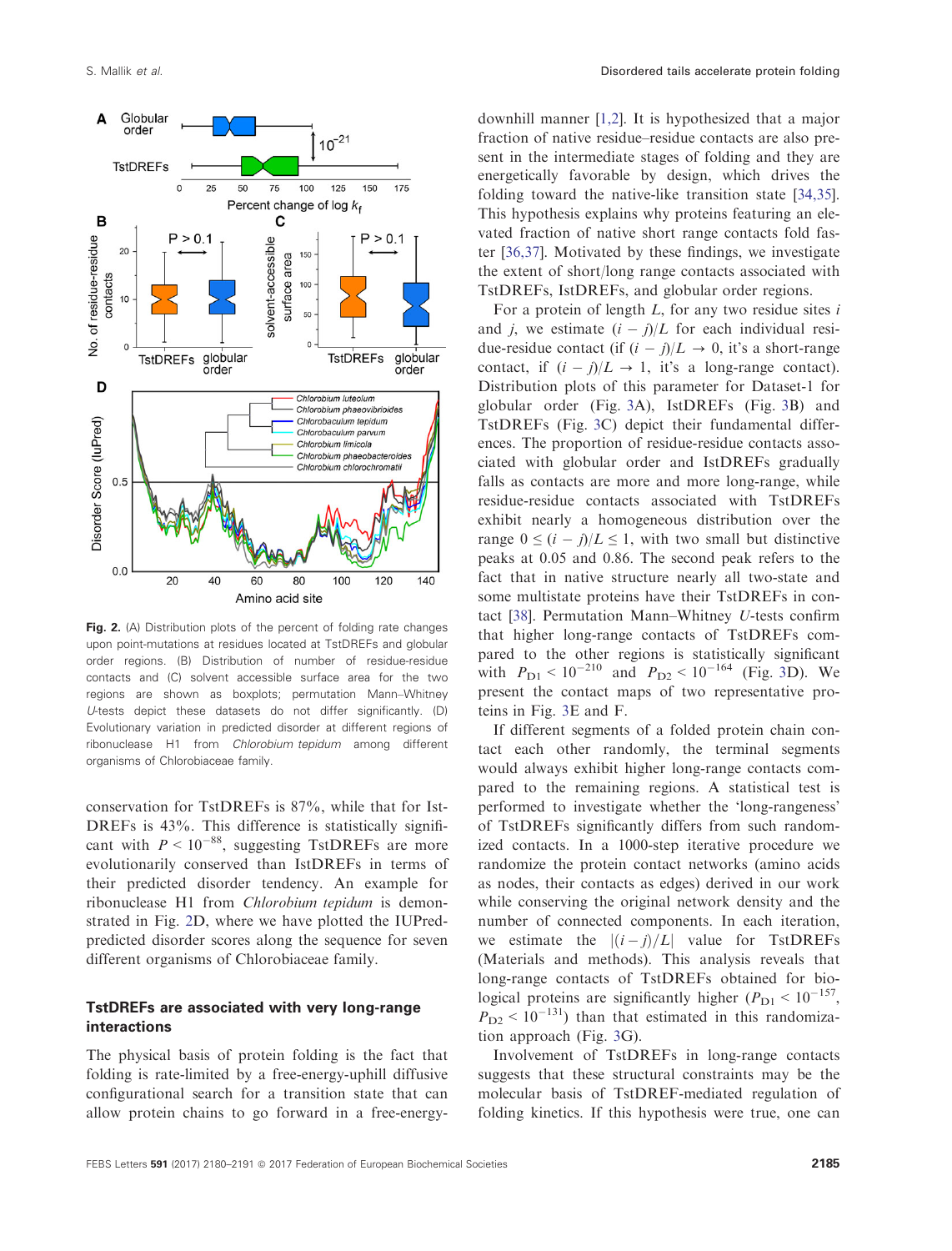<span id="page-6-0"></span>

Fig. 3. (A) Distribution plots of short/long range contacts associated with globular order, (B) IstDREFs and (C) TstDREFs for Dataset-1. (D) Boxplot distributions of the residue-residue contacts associated with the three regions are compared using permutation Mann–Whitney U-test and P-values are mentioned. (E) Contact maps for barstar and (F) FK506 binding proteins; contacts associated with the three regions are highlighted in different colors mentioned in the figure. (G) Permutation Mann–Whitney U-test is performed to compare the long-range contacts associated with TstDREFs for Dataset-1 and that obtained by randomization approach, presented as boxplot distributions, and the P-value is mentioned. (H) The correlation between absolute contact order ratio and the folding rate.

expect stronger correlations between PDRt and (un) folding rates for proteins with higher ACO. Approximating the ACO distribution of the 105 proteins as a normal distribution (Appendix S1) we extract the proteins associated with (a) top  $10\%$ , (b) top  $15\%$  and (c) top 20% ACO values and estimate the correlation between *PDRt* and (un)folding rate for the three sets as following:  $r_{PPRt,log k_{u}}^{top 10\%} = 0.88$ ,  $r_{PPRt,log k_{u}}^{top 15\%} = 0.84$  and  $r_{PDRt, log k_u}^{top 20\%} = 0.81$ . Same correlations obtained for the background data in each case are  $r_{PDRt, log k_u}^{bottom 90\%} = 0.73$ ,  $r_{PDRt,\log k_{\rm u}}^{\rm bottom\,80\%} = 0.70$  and  $r_{PDRt,\log k_{\rm u}}^{\rm bottom\,80\%} = 0.68$ . Permutation ttests at 95% significance level demonstrate that stronger correlation with respect to the background set is significant in all three cases with  $P \le 0.01$ ,  $P \le 0.001$ and  $P < 0.001$  respectively.

This interesting dependence of  $r_{PDRt, log k_u}$  on ACO encourages us to ask whether the partial linear correlation between folding rates and PDRt, controlling for the effect of unfolding rate  $(r(P)_{PDRt,log k_f}^{\log k_u})$  would be lower for proteins with lower ACO. We gradually remove proteins with higher ACO from the dataset to estimate  $r(P)_{PDRt, \log k_f}^{\log k_u}$  for bottom 80%, 70%, 60%, 50%, 40%, and 30% ACO values. Interestingly, a gradual fall of  $r(P)_{PDRt,log k_f}^{\log k_u}$  (0.31, 0.26, 0.22, 0.17,  $-0.04$ , and  $-0.003$ , respectively) is observed and statistically significant partial correlations are found only in the former three datasets (those including higher proportions of proteins with high ACO; Appendix S1). These two results depict that disorder-mediated folding acceleration is more prominent for proteins that generally fold slower due to higher contact order. These results further demonstrate that structural constraints associated with the long-range interactions of TstDREFs likely play a key role in regulating the folding kinetics of globular proteins.

We define 'absolute contact order ratio' (ACOr) as average  $|i - j|$  for TstDREFs, divided by that for globular order, such that  $ACOr > 1$  means the former exhibits higher long range contacts than the latter. But there is no significant correlation between folding rates and *ACOr*  $(r_{ACOr, log k_f}^{D1} = 0.09, r_{ACOr, log k_f}^{D2} = 0.05)$ , suggesting that the magnitude of difference of long-range contacts between TstDREFs and globular order has little impact on folding kinetics (Fig. 3H).

## Folding kinetics is simultaneously coregulated by multiple factors including length and number of SSEs

A careful investigation reveals that different proteins with nearly identical predicted PDR often exhibit a wide range of folding rates (Fig. [1D](#page-3-0)). This suggests folding kinetics is simultaneously coregulated by multiple factors. For any protein pair, if one or more of these factors remain invariant, the others determine the relative folding rate. For example, PDR of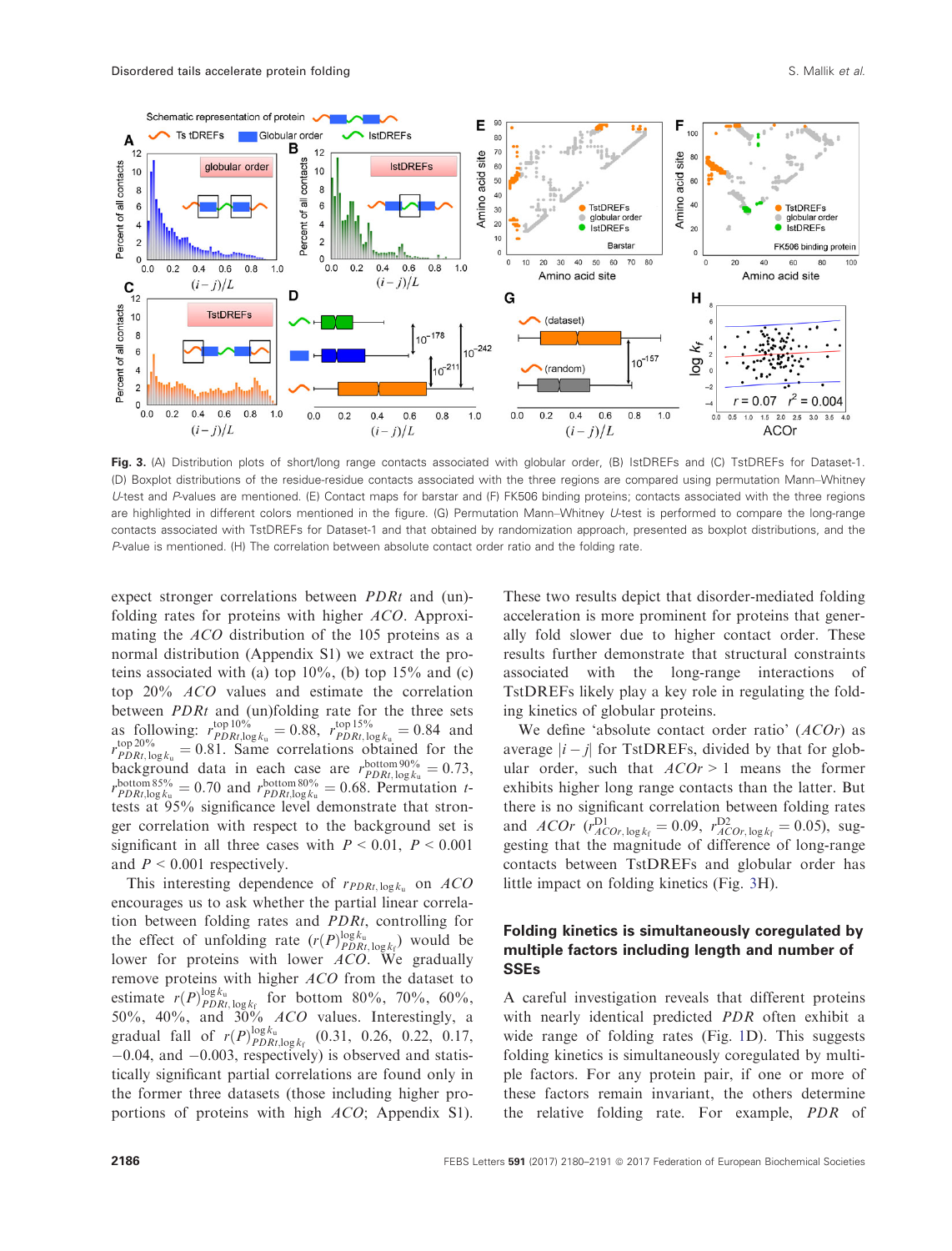<span id="page-7-0"></span>hydrogenase maturation protein and ileal lipid binding protein are 10.99 and 11.02, respectively, and the former with comparatively shorter chain length (un)folds faster. Based on such examples, protein length  $(L)$  was proposed as another major regulator of folding rate [\[6\]](#page-10-0) and here we find  $r_{L, \log k_{\text{f}}}^{\text{DI}} = -0.59 (P < 10^{-11}) r_{L, \log k_{\text{f}}}^{\text{D2}} = -0.64 (P < 10^{-11})$  and  $r_{L, \log k_{\text{u}}}^{\text{DI}} = -0.61 (P < 10^{-12})$ ,  $r_{L, \log k_{\text{u}}}^{\text{D2}} = -0.60 (P < 10^{-9})$  correlations.

Ivankov and Finkelstein [\[7](#page-10-0)] proposed that this poor correlation between length and folding rate refers to the fact that folding chain contains some 'independently folding blocks' along with some unstructured loops, for which the effective length of the folding chain  $(L_{\text{eff}})$  becomes shorter than L. For a smaller dataset of 64 proteins, considering only the  $\alpha$ -helices (predicted from amino acid sequences) as independently folding blocks, they found  $-0.81$  correlation between folding rates and  $L_{\text{eff}}$ . In spite of the conceptual originality, the main limitation of this approach was its inapplicability for  $\beta$ -only proteins. We seek to generalize this concept by investigating the correlation between folding rates and the number of secondary structural elements (NSSE) retrieved from crystal structures. The variations of log  $k_f$  and log  $k_u$  with NSSE can be best fitted into exponential decay curves (Fig. 4A,B) with *r*-values  $(r_{\log k_f}^{\text{D1}} = 0.77, r_{\log k_f}^{\text{D2}} = 0.72$ 

and  $r_{\log k_{\rm u}}^{\rm D1} = 0.78$ ,  $r_{\log k_{\rm u}}^{\rm D2} = 0.81$ ) as strong as that found for  $L_{\text{eff}}$ .

The remarkable aspect of an exponential decay relationship is that, for smaller proteins with a few SSEs, the NSSE would be a very strong regulator of folding kinetics. For example, among C-terminal domain of spore coat protein S  $(PDR = 11.11, L = 90,$  $NSSE = 10$ , barstar (*PDR* = 11.24,  $L = 89$ ,  $NSSE = 7$ ) and acyl-coenzyme A binding protein  $(PDR = 11.63$ ,  $L = 86$ ,  $NSSE = 4$ ), faster (un)folding rates are associated with smaller NSSE. But after the threshold  $NSSE \geq 12$ , the impact of *NSSE* on folding kinetics becomes negligible, leaving other factors to play the dominating role.

## Folding rate positively correlates with the percent of SSEs in contact with TstDREFs

Interestingly, even after combining all the parameters (PDR, NSSE, L, ACO) known to influence the folding rate, we fail to anticipate relative folding rates of some protein pairs. For example, PI3 SH3 domain and alpha-ketoacid dehydrogenase exhibit very close PDR  $(16.47$  and  $16.67)$  and L  $(85$  and 84), but they (un)fold at nearly identical rates, contradicting our expectations from their NSSE (6 and 8) and ACO values (13.98 and



Fig. 4. (A) The exponential decay fitting of folding and (B) unfolding rates and NSSE for Dataset-1; red curves represent the exponential fitting, blue curves represent the 95% prediction band. (C) The amino acid site vs. CH distance plot for barnase protein: sharp falls denote segments rich in hydrophobic amino acid that are observed as SSEs in the native state. The folding pathway of barnase and the gradual formation of secondary structural elements in the course of folding are represented schematically. Different states of folding: D, denatured; I, intermediate; TS, transition state; N, native. (D) A schematic representation of how TstDREFs (red) contact different secondary structural elements in the native structure of barnase. (E) The linear regression fitting of folding and (F) unfolding rates and PSSEc for Dataset-1.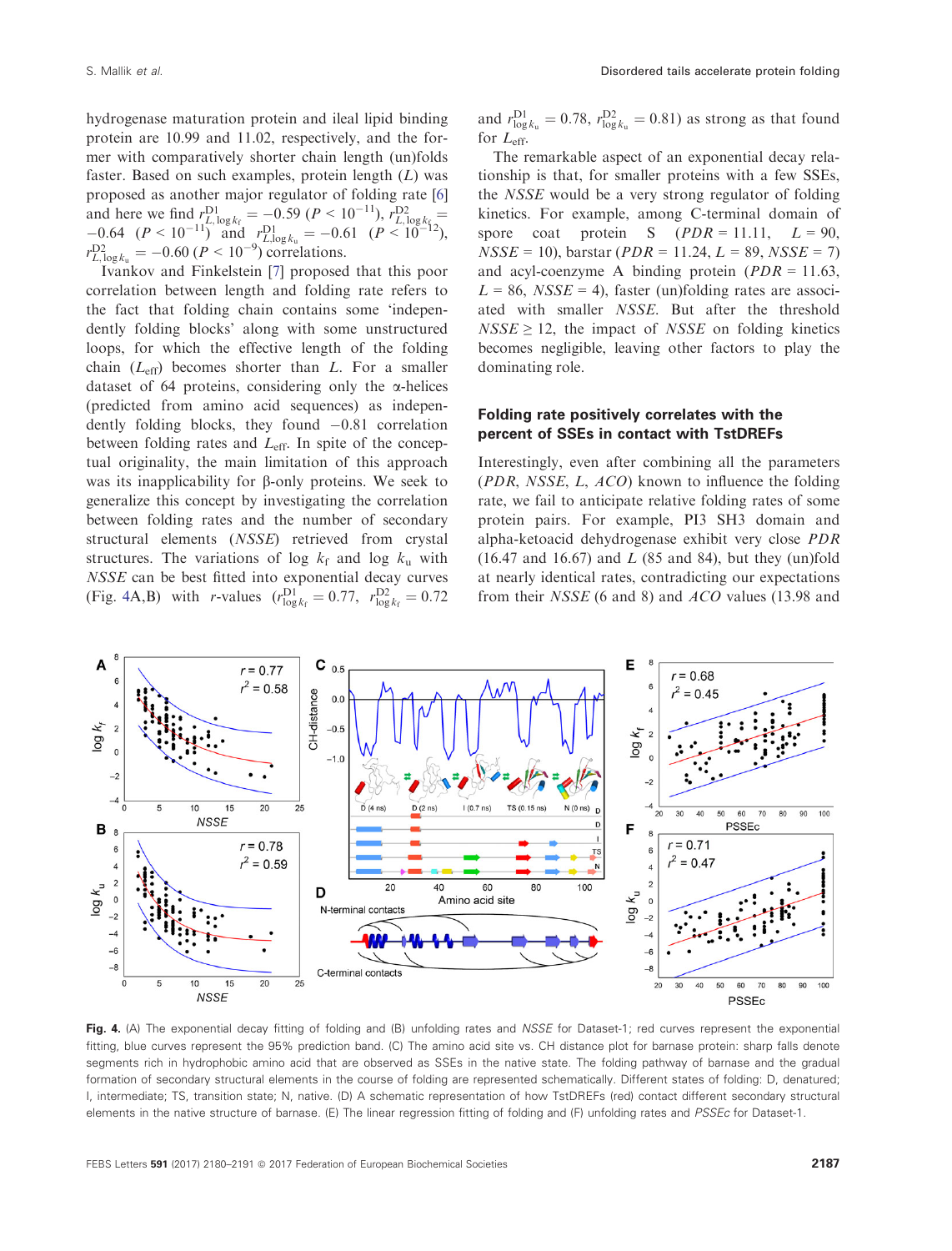15.91). In these cases, the only parameter that predicts which protein would fold faster is *ACOr* (protein with higher *ACOr* folds faster) that itself does not correlate with log  $k_f$ . This clearly suggests that folding rate is regulated by at least one additional and previously unappreciated factor that has some unknown association with the 'long-rangeness' of TstDREF contacts.

In some chaperone-mediated pathways of de novo folding (DnaK, Hsp70, Hsc70 etc.), disordered extensions of the chaperons bind hydrophobic amino acids-enriched segments of the target protein (later appearing as SSEs in native structure), thus delaying any premature hydrophobic collapse until sufficient structural information for productive folding is available [[1\]](#page-10-0). Interestingly, an investigation on all 105 proteins in our dataset demonstrates that their TstDREFs contact an average of 72% SSEs present in the native state. An example of barnase protein is shown in Fig. [4](#page-7-0)C,D. We partition the sequence into several overlapping blobs of size 5 and for each blob we estimate the CH-distance that crudely represents whether a given segment has the ability of self-folding (CHdistance  $\leq$  0). In Fig. [4D](#page-7-0) the secondary structural makeup of barnase is plotted in the same scale as Fig. [4](#page-7-0)C to show (a) how the hydrophobic amino acid rich segments represent native SSEs and (b) how TstDREFs contacts 7 of 10 SSEs present in the native structure. In fact, the percent of SSEs contacted by TstDREFs (PSSEc) exhibits another surprising positive correlation with the (un)folding rate  $(r_{PSSEc, log k_f}^{D1} = 0.68,$  $P < 10^{-15}$  and  $r_{PSSEc, \log k_f}^{\text{D2}} = 0.66, P < 10^{-11}; r_{PSSEc, \log k_u}^{\text{D1}} =$ 0.71,  $P < 10^{-16}$  and  $r_{PSSEc, \log k_u}^{\text{D2}} = 0.65, P < 10^{-11}$ ) that is nearly as strong as that obtained for ACO (Fig. [4](#page-7-0)E, F). Further, PSSEc perpetually explains the relative folding rates of several protein pairs that were otherwise contradicting the expectations from PDR, NSSE, L, and ACO combined (Appendix S1).

## PDRt, ACO, and PSSEc are the strongest regulators of (un)folding kinetics

Given the scenario that multiple factors simultaneously coregulate the (un)folding rate, it is important to shed some light on which variables independently regulate the (un)folding rate and which variables are correlated. We estimate the partial linear correlations between each parameter and the (un)folding rate, by controlling for the effect of one of the other parameters at a time (Appendix S1). PDRt, ACO and PSSEc turn out to be the three strongest regulators of (un)folding rates, while the impacts of  $L$  and  $NSSE$  are highly correlated. A multiple linear regression analysis depicts the

former three parameters independently explain 58%, 45% and 41% variations of (un)folding rates respectively (Appendix S1).

# **Discussion**

## Deletion experiments depict TstDREFs may have some critical role in protein (un)folding

Correct molecular encounter and interactions are indispensable to proper structural reconstitutions in the molecular world. Flexibility and disorder plays pivotal roles in a wide spectrum of molecular recognition and structural reconstitution events [[26\]](#page-11-0). Here, we find that the extent of stDREF segments at protein termini exhibits a strong positive correlation with folding kinetics. This notion has not been explicitly addressed before; however, there are several experimental evidences where deletion of terminal segments (inferred as stDREFs in our work) causes protein destabilization and unfolding [\[38](#page-11-0)], e.g., cytochrome c, ribonuclease A, staphylococcal nuclease, CI2, Titin, TNfn3, bovine pancreatic DNase, botulinum neurotoxin type A light chain and Fyn SH3. Drastic alteration of folding rates upon point-mutations suggests some unappreciated pivotal roles of TstDREFs in regulating the folding process, for which their disorder-like tendency also remains conserved in the course of evolution (Fig. [2](#page-5-0)).

#### Stronger impact of N-terminal supports cotranslational folding of biological proteins

We encounter another crucial observation in this aspect that stDREF-mediated regulation of folding kinetics likely involves a stronger impact of N-terminal than that of C-terminal (Fig. [1H](#page-3-0),I). Differential roles of the two termini in self-folding pathways are established for large biomolecules such as 16S ribosomal RNA [[39](#page-11-0)] and multidomain proteins [[40,41](#page-11-0)], where folding is cotranscriptional/cotranslational in nature and N-terminal regions that are transcribed/translated first cooperatively guide the folding of C-terminal segments. However, recent cotranslational nascent chain force measurements and fluorescence resonance energy transfer studies on translating ribosomes demonstrate that in vivo folding of even small single-domain globular proteins is cotranslational in nature, where the N-terminal segments form a compact, non-native intermediate within the vestibule of exit tunnel, and this intermediate rapidly rearranges itself along with the Cterminal regions into a native-like structure immediately after emerging from the ribosome [\[42,43\]](#page-11-0). This cotranslational folding explains the stronger regulatory role of N-terminal stDREFs than that of C-terminal.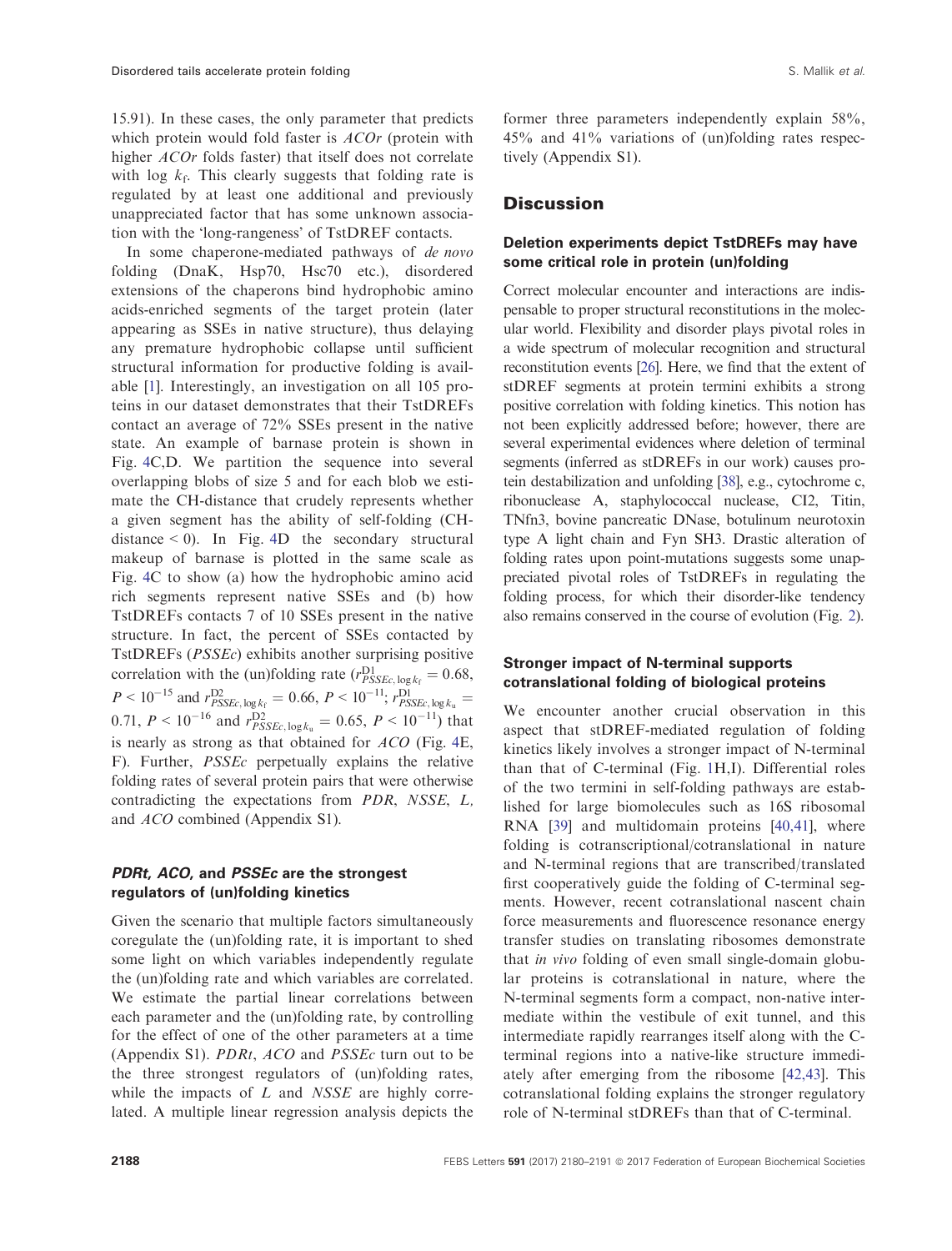## Are the correlations between PDRt and (un)folding rates a result of evolutionary selection?

Whether evolutionary selection favors accelerated folding of biological proteins has been a matter of scientific debate. While some theoretical studies [\[44](#page-11-0)–[46\]](#page-11-0) supported this hypothesis, others doubted it, based on the observation that mutations that accelerate the folding rate are as frequent as mutations that decelerate it [\[47,48\]](#page-11-0). Bastolla et al. [\[46\]](#page-11-0) examined a theoretically based mechanism for accelerating the folding rate and showed that in fast folding sequences short range contacts are preferentially stronger, thereby producing a positive correlation between contact range and contact energy. They further observed that this correlation is stronger in proteins with larger ACO, suggesting the fact that slow-folding proteins are subjected to stronger selective pressure favoring sequence features that accelerate the folding.

In this work, presence of TstDREFs is demonstrated as another sequence feature that promotes fast folding. We make three observations: (a) TstDREFs contribute to majority of the long-range contacts (Fig. [3](#page-6-0)C); (b) the positive correlation between  $PDRt$  and (un)folding rates is stronger for slow-folding proteins with larger ACO; and (c) there is no statistically significant partial correlation between folding rate and PDRt (controlling for the effect of unfolding rate) for fast folding proteins with low ACO. Thus, our result not only supports Bastolla's hypothesis [\[46\]](#page-11-0) but further suggests that correlations between  $PDRt$  and (un)folding rates may be a consequence of evolutionary selection.

## A probable molecular mechanism of TstDREFsmediated regulation of folding kinetics

The inherent molecular mechanism of stDREFmediated regulation of folding kinetics is not precisely clear from our study. But integrating our results to the established models of protein folding allows us to infer different possible mechanisms: (a) presence of stDREFs at protein termini limits the configurational diffusion within a reduced conformational space by establishing long-range intramolecular contacts at initial stages of folding and/or (b) TstDREFs probably act as structural templates for stepwise self-assembly of secondary structural elements, minimizing the accumulation of folding intermediates.

Compared to ordered regions, disordered segments exhibit greater capture radius for efficient molecular recognition [[49](#page-11-0)]. N- and C-terminal docking is essential to form an initial kinetic folding intermediate for nearly all two-state and some multistate proteins [[38](#page-11-0)]. If TstDREFs form majority of the long-range contacts at the initial stages, the remaining folding can progress rapidly with ordered regions making only the shortrange contacts.

Moreover, long-range contacts by TstDREFs with majority of the native SSEs probably allow the former to act as a structural template guiding the coordinated self-assembly of the latter. We explain this in the light of a model protein (barnase) folding pathway [\[3\]](#page-10-0) shown in Fig. [4C](#page-7-0). Barnase contains a significant proportion of its native SSEs at denatured states. Folding initiates with N- and C-terminal TstDREFs being placed very close to each other. At regions close to the N-terminal, folding is nucleated by fluctuating native helical structures formed in contact with the N-terminal stDREF, while at regions close of C-terminal a native-like  $\beta$ -hairpin is formed in contact with the Cterminal stDREFs. Similar type of SSE nucleation has been observed for other proteins such as Cytochrome c and CI2 [\[2,3](#page-10-0)]. However, it is difficult to conclude whether contacts between TDRs and hydrophobic amino acid rich segments promote or disfavor SSE nucleation.

Contacts with TstDREFs at the very first stages of folding likely predispose the nucleated SSEs to self-assemble in a stepwise manner. Such a guided self-assembly reduces the possibility of formation of additional intermediates and define one (or more) dominating folding pathway(s) [\[2\]](#page-10-0). Existence of such dominating folding pathway(s) is believed to enhance the efficiency of folding [\[2\]](#page-10-0). Our model dictates that cases in which folding propagates through the accumulation of intermediates (multistate folding), significantly lower PSSEc values is expected compared to cases where intermediates are either absent or cannot be captured by experimental tools (two-state folding). In our dataset of 74 two-state proteins, the average PSSEc estimated is 79%, while for the 31 multistate proteins the average PSSEc is only 58% and this difference is statistically significant with  $P < 10^{-5}$ . This result stands as a strong support for our 'TstDREFsguided secondary structural element assembly' scenario. The main hydrophobic core of barnase is formed by a spontaneous hydrophobic collapse of Nterminal helical segments (contacting the N-terminal stDREF) onto the C-terminal  $\beta$ -hairpins (contacting the C-terminal stDREF) [\[3\]](#page-10-0), further supporting a TstDREFs-guided self-assembly model.

In summary, these results show that short transiently disordered segments with enhanced flexibility at globular protein termini acts as one of the major regulators of folding rate. This observation not only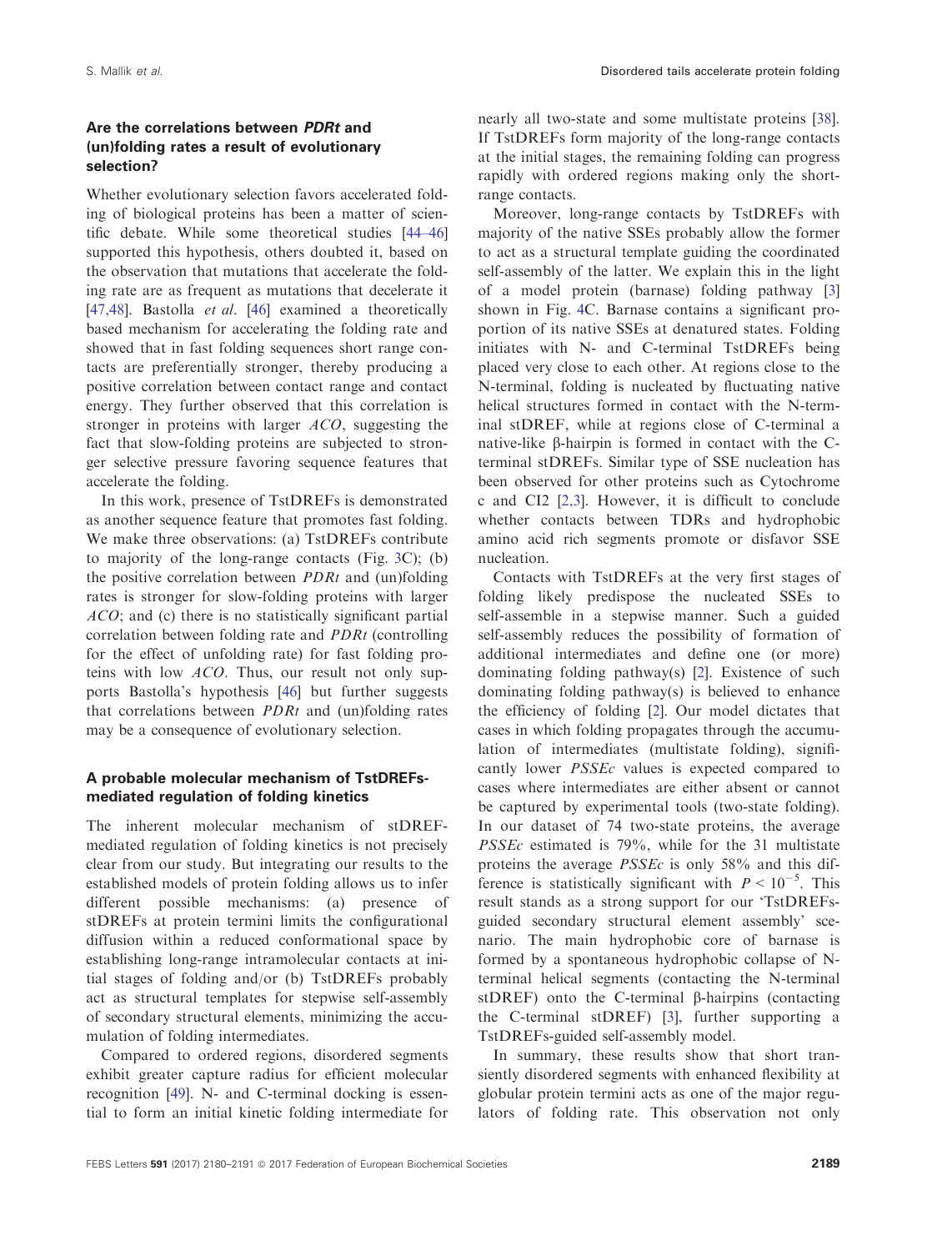<span id="page-10-0"></span>challenges protein biochemists to assess this concept to direct experimental testing, but may further have a broad range of applications in protein engineering and synthetic antibody design, short-listing the targets for antibiotic trials and for anti-prion therapeutics.

# Acknowledgments

The authors sincerely acknowledge Kevin W. Plaxco (University of California Santa Barbara), the editor and the anonymous reviewers for their critical assessments to the manuscript and many constructive suggestions. This work is supported by the Center of Excellence in Systems Biology and Biomedical Engineering (TEQIP Phase-II), University of Calcutta, India.

# Author contributions

SM, TR, and SK conceptualized and designed the research, SM developed computational methodologies and analyzed the data, SM, TR, and SK discussed and interpreted the results, SM and SK wrote the manuscript.

# **References**

- 1 Hartl FU and Hayer-Hartl M (2009) Converging concepts of protein folding in vitro and in vivo. Nat Struct Mol Biol 16, 574–581.
- 2 Englander SW and Mayne L (2014) The nature of protein folding pathways. Proc Natl Acad Sci USA 111, 15873–15880.
- 3 Daggett V and Fersht A (2003) The present view of the mechanism of protein folding. Nat Rev Mol Cell Biol 4, 497–502.
- 4 Muñoz V, Campos LA and Sadqi M (2016) Limited cooperativity in protein folding. Curr Opin Struct Biol 36, 58–66.
- 5 Brockwell DJ and Radford SE (2007) Intermediates: ubiquitous species on folding energy landscapes? Curr Opin Struct Biol 17, 30–37.
- 6 De Sancho D, Doshi U and Munoz V (2009) Protein folding rates and stability: how much is there beyond size? J Am Chem Soc 131, 2074–2075.
- 7 Ivankov DN and Finkelstein AV (2004) Prediction of protein folding rates from the amino acid sequencepredicted secondary structure. Proc Natl Acad Sci USA 101, 8942–8944.
- 8 Plaxco KW, Simons KT and Baker D (1998) Contact order, transition state placement and the refolding rates of single domain proteins. J Mol Biol 277, 985–994.
- 9 Mallik S and Kundu S (2015) Co-evolutionary constraints of globular proteins correlate with their folding rates. FEBS Lett 589, 2179–2185.
- 10 Moritsugu K, Terada T and Kidera A (2012) Disorderto-order transition of an intrinsically disordered region of sortase revealed by multiscale enhanced sampling. J Am Chem Soc 134, 7094–7101.
- 11 Gruszka DT, Mendonca CA, Paci E, Whelan F, Hawkhead J, Potts JR and Clarke J (2016) Disorder drives cooperative folding in a multidomain protein. Proc Natl Acad Sci USA 113, 11841–11846.
- 12 Gruszka DT, Whelan F, Farrance OE, Fung HK, Paci E, Jeffries CM, Svergun DI, Baldock C, Baumann CG, Brockwell DJ et al. (2015) Cooperative folding of intrinsically disordered domains drives assembly of a strong elongated protein. Nat Commun 6, 7271.
- 13 Uversky VN (2015) Functional roles of transiently and intrinsically disordered regions within proteins. FEBS J 282, 1182–1189.
- 14 Jakob U, Kriwacki R and Uversky VN (2014) Conditionally and transiently disordered proteins: awakening cryptic disorder to regulate protein function. Chem Rev 114, 6779–6805.
- 15 van der Lee R, Lang B, Kruse K, Gsponer J, de Groot NS, Huynen MA, Matouschek A, Fuxreiter M and Babu MM (2014) Intrinsically disordered segments affect protein half-life in the cell and during evolution. Cell Rep 8, 1832–1844.
- 16 Reniere ML, Haley KP and Skaar EP (2011) The flexible loop of Staphylococcus aureus IsdG is required for its degradation in the absence of heme. Biochemistry 50, 6730–6737.
- 17 Uversky VN (2013) The most important thing is the tail: multitudinous functionalities of intrinsically disordered protein termini. FEBS Lett 587, 1891–1901.
- 18 Broom A, Gosavi S and Meiering EM (2015) Protein unfolding rates correlate as strongly as folding rates with native structure. Protein Sci 24, 580-587.
- 19 Berman HM, Westbrook J, Feng Z, Gilliland G, Bhat TN, Weissig H, Shindyalov IN and Bourne PE (2000) The protein data bank. Nucleic Acids Res 28, 235–242.
- 20 Dosztanyi Z, Csizmok V, Tompa P and Simon I (2005) The pairwise energy content estimated from amino acid composition discriminates between folded and intrinsically unstructured proteins. J Mol Biol 347, 827–839.
- 21 Peng K, Radivojac P, Vucetic S, Dunker AK and Obradovic Z (2006) Length-dependent prediction of protein intrinsic disorder. BMC Bioinformatics 7, 208.
- 22 Xue B, Dunbrack RL, Williams RW, Dunker AK and Uversky VN (2010) PONDR-FIT: a meta-predictor of intrinsically disordered amino acids. Biochim Biophys Acta 1804, 996–1010.
- 23 Dosztanyi Z, Csizmok V, Tompa P and Simon I (2005) IUPred: web server for the prediction of intrinsically unstructured regions of proteins based on estimated energy content. Bioinformatics 21, 3433–3434.